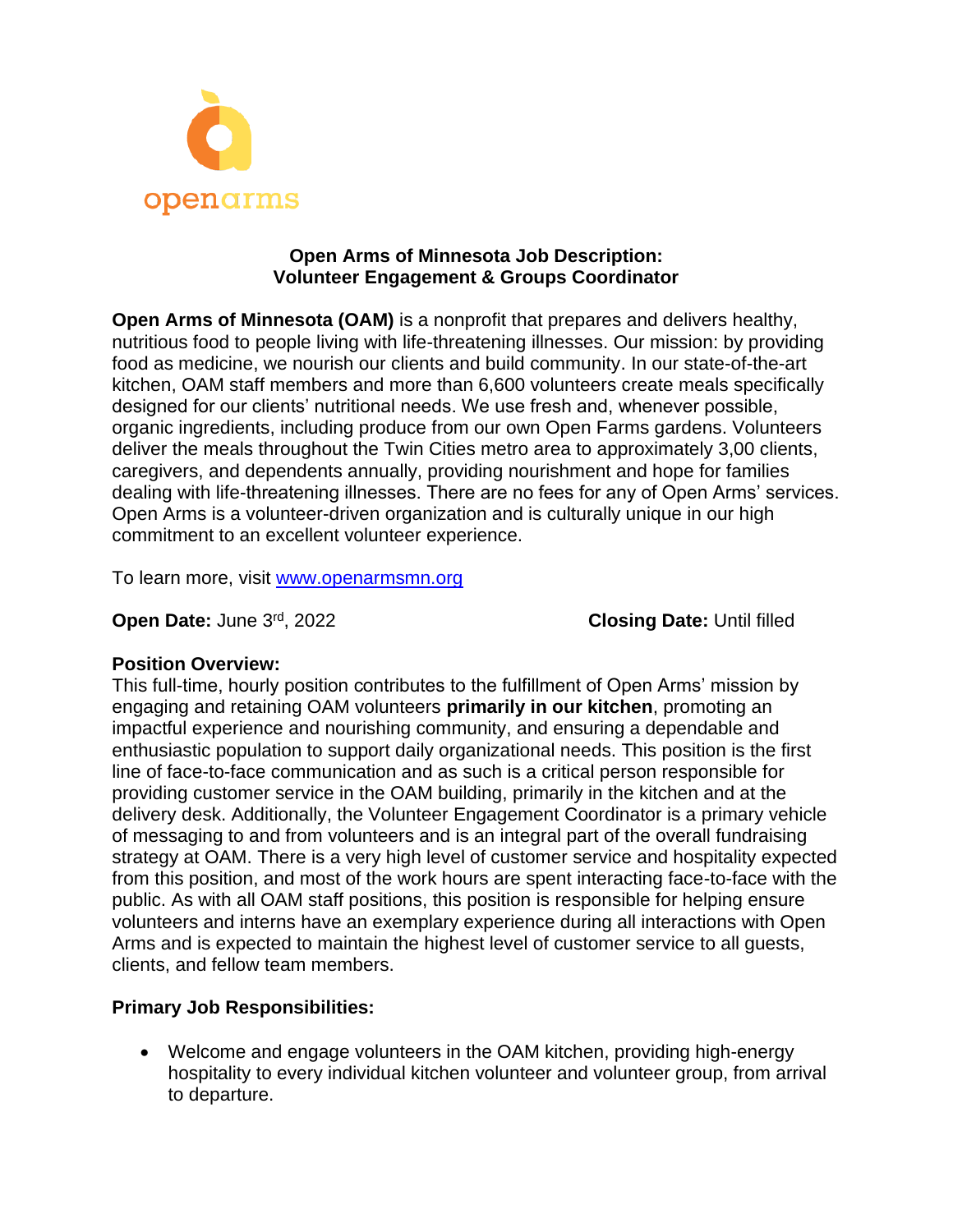- Ensure Open Arms provides an outstanding experience for all volunteers by seeking out meaningful and regular positive interactions with them and maintaining a positive, friendly, and helpful attitude at all times.
- Provide consistent recognition to volunteers and support the planning and execution of periodic recognition events. Promote communication between staff and volunteers by making introductions and sharing needs and issues.
- Provide some administrative support for volunteer program, attendance tracking, database management and communicating in a timely fashion via email, phone, and other communications.
- Assist in implementing volunteer retention and recognition efforts as directed by supervisor.
- Assist with special events and fundraisers as assigned.
- Greet, tour and orient new individual volunteers, groups, interns, and guests.
- Periodically support delivery drivers and meal delivery program.
- Support the mission, values, and brand of OAM.
- Other duties as assigned.

# Group Coordination

- Respond to group requests in a timely manner.
- Collaborate with Development Department to actively recruit corporate and community groups.
- Schedule groups and coordinate open dates, manage roster, keep all staff calendar updated.
- Ensure all group information and waivers are complete and in volunteer database.
- Orient and train groups on volunteer expectations prior to their shift.
- Lead kitchen groups both corporate and community.
- Follow up with groups on their experience, their impact to continue engagement.
- Collaborate with Development Department on holiday group opportunities and outreach events.

# Delivery Support

- Greet and train volunteer drivers, explain protocols and ensure drivers receive correct routes.
- Foster an outstanding volunteer delivery experience by maintaining a positive, friendly, helpful attitude at all times.
- Supervise interns and volunteers assisting with logistics and hospitality.

# Kitchen

- Greet, tour and orient volunteers, groups, interns and guests in the kitchen.
- Foster an outstanding volunteer kitchen experience by maintaining a highenergy, positive, friendly, helpful attitude at all times.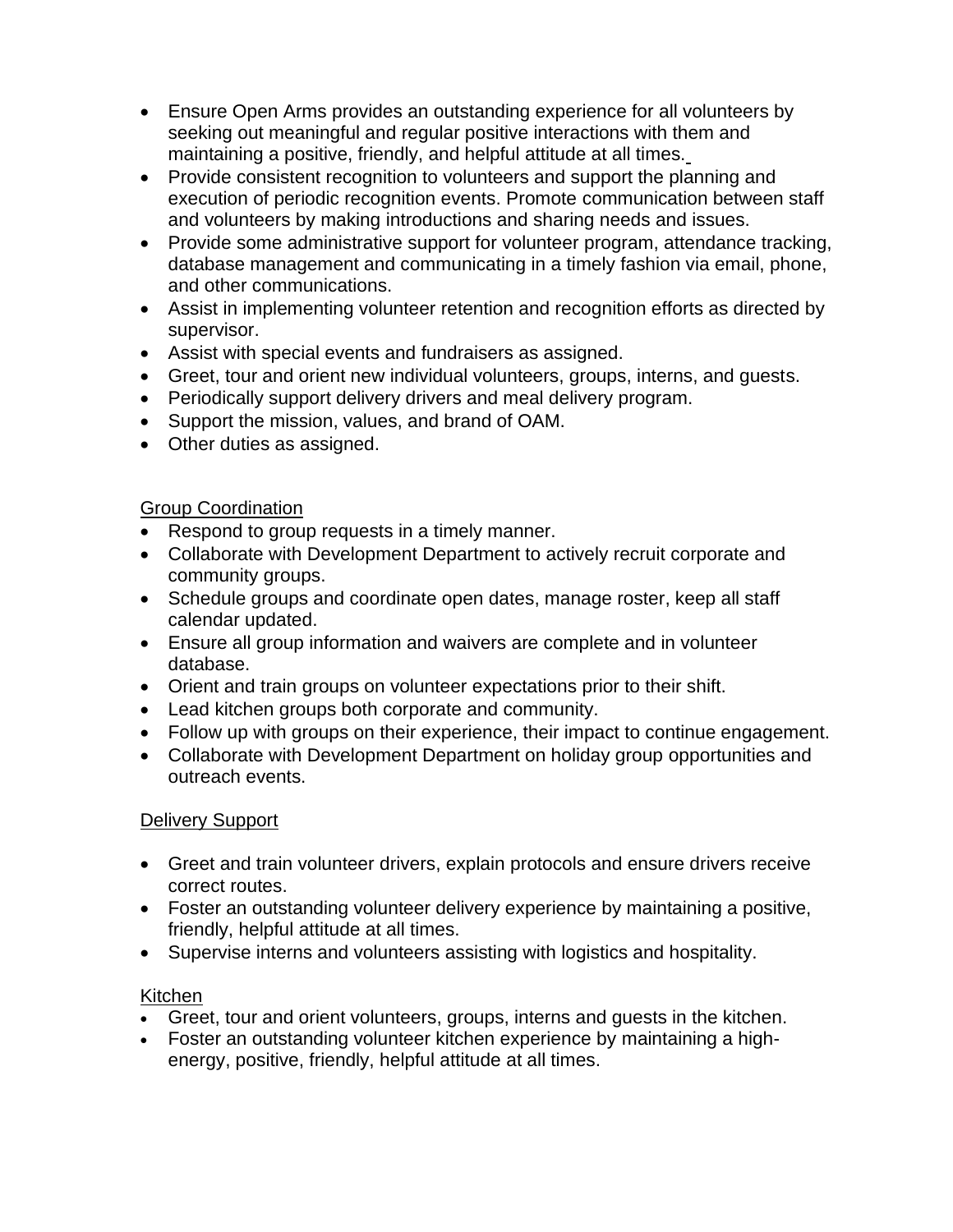- Help ensure Open Arms' volunteers contribute to a safe and productive kitchen environment by modeling and encouraging OAM food safety practices in the kitchen.
- Prepare for each individual shift and build rapport with volunteers by knowing volunteer names, history with OAM and other details.
- Personalize the experience of kitchen volunteers by leading team huddles at the beginning of the shift, acknowledging new volunteers, birthdays and other milestones, and facilitating games, conversation between volunteers as well as periodic recognition, drawings or other activities.
- Promote communication between staff and volunteers by making introductions and sharing needs and issues.
- Communicate fundraising and other Open Arms messages to volunteers in the kitchen.
- Communicate with the Corporate and Partnerships Manager to ensure that all kitchen groups receive follow-up communication relative to weekly messages.
- Lead corporate and other groups of volunteers in the kitchen, with cooperation from other members of the Volunteer Engagement Team.
- Supervise all interns and volunteers participating in the kitchen.

# **Requirements:**

- Experience working with volunteers preferred.
- Demonstrated high-energy, friendly demeanor and customer service excellence.
- Outstanding ability and desire to foster genuine relationships and connections with the public.
- Ability to maintain professional demeanor under pressure.
- Strong organizational skills and the demonstrated ability to work successfully both independently and collaboratively as part of a team.
- Confident communication, writing, public speaking and human relation skills and a personal presence that garners respect from volunteers and the public at large.
- Strong ability to multi-task and work in a fast-paced, high-pressure setting.
- Ability to support an experience-focused, energized and positive team environment.
- Ability to maintain a positive attitude and cheerful demeanor in stressful situations.
- Understanding of computers and technology and excellent phone skills.
- Ability to maintain a detailed database. Experience with Volunteer Hub database a plus.
- Flexibility to work during hours of operations, including Saturday.
- Flexibility to work in two different sites.
- Ability to adhere to attendance and punctuality requirements, to meet timesensitive client and organizational needs.
- Understanding of the importance of client confidentiality.
- Sensitivity and commitment to diversity and ability to work respectfully with wide array of coworkers and members of the community.
- A passion for the mission and values of Open Arms.